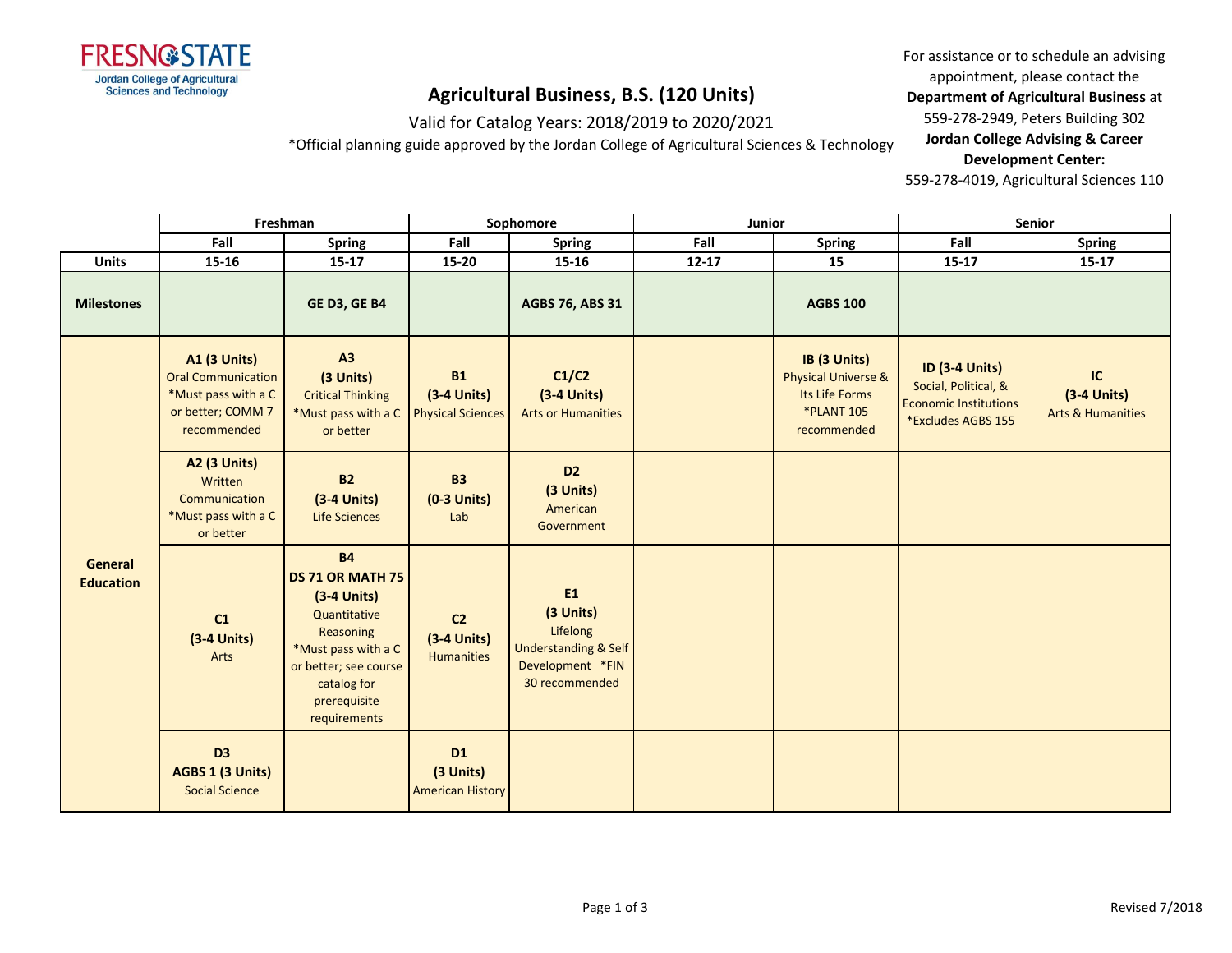

Valid for Catalog Years: 2018/2019 to 2020/2021

\*Official planning guide approved by the Jordan College of Agricultural Sciences & Technology

For assistance or to schedule an advising appointment, please contact the **Department of Agricultural Business** at 559-278-2949, Peters Building 302 **Jordan College Advising & Career Development Center:**

|              | Freshman                                     |                                                                                                                                      | Sophomore                                                        |                                                                                                                                                                                                      | Junior                                                                                |                                                                                                                               | Senior                                                                                                                                  |                                                                                   |
|--------------|----------------------------------------------|--------------------------------------------------------------------------------------------------------------------------------------|------------------------------------------------------------------|------------------------------------------------------------------------------------------------------------------------------------------------------------------------------------------------------|---------------------------------------------------------------------------------------|-------------------------------------------------------------------------------------------------------------------------------|-----------------------------------------------------------------------------------------------------------------------------------------|-----------------------------------------------------------------------------------|
|              | Fall                                         | <b>Spring</b>                                                                                                                        | Fall                                                             | <b>Spring</b>                                                                                                                                                                                        | Fall                                                                                  | <b>Spring</b>                                                                                                                 | Fall                                                                                                                                    | <b>Spring</b>                                                                     |
| <b>Units</b> | 15-16                                        | $15 - 17$                                                                                                                            | 15-20                                                            | $15-16$                                                                                                                                                                                              | $12 - 17$                                                                             | 15                                                                                                                            | $15 - 17$                                                                                                                               | $15 - 17$                                                                         |
| <b>Major</b> | AGBS 31 (3 Units)<br>OR<br>ACCT 4A (3 Units) | AGBS <sub>2</sub><br>(3 Units)<br>OR<br><b>ECON 50</b><br>(3 Units)                                                                  | Agricultural<br><b>Foundation</b><br>(3 Units)<br>*See footnotes | <b>Agricultural</b><br><b>Foundation</b><br>(3 Units)<br>*See footnotes                                                                                                                              | <b>AGBS 100</b><br>(3 Units)<br>[Pre-Req: AGBS 1; AGBS<br>78, DS 71, or MATH 75]      | <b>AGBS 130</b><br>(3 Units)<br>[Pre-Req: AGBS 2, 31,<br>76; AGBS 100 or<br>instructor permission;<br>AGEC 32<br>recommended] | <b>AGBS 109</b><br>(3 Units)<br>[Pre-Req: AGBS 71,<br>AGBS 100]<br>OR<br><b>AGBS 110</b><br>(3 Units)<br>[Pre-Req: AGBS 31,<br>76, 100] | <b>AGBS 170S</b><br>(3 Units)<br>[Pre-Req: AGBS 110, 120,<br>130, 150, 160; UDWS] |
|              |                                              | AGBS 32<br>(3 Units)<br>[Pre-Req: AGBS 31 or<br>ACCT 4A]<br>OR<br><b>ACCT 4B</b><br>(3 Units)<br>[Pre-Req: ACCT 4A (C<br>or better)] | <b>AGBS 76</b><br>(3 Units)<br>OR<br>IS 52/52L<br>(3 Units)      | AGBS 71 (3 Units)<br>[Pre-Req: ELM]<br>OR<br><b>DS 73 (3 Units)</b><br>[Pre-Req: ELM; DS 71<br>or equivalent; ECON<br>40 & 50<br>recommended]<br>OR<br><b>MATH 11</b><br>(3 Units)<br>[Pre-Req: ELM] | <b>AGBS 120</b><br>(3 Units)<br>[Pre-Req: AGBS 1]                                     | <b>AGBS 140</b><br>(3 Units)<br>[Pre-Req: AGBS 1,<br>AGBS 2, or ECON 50]                                                      | <b>AGBS 160</b><br>(3 Units)<br>[Pre-Req: AGBS 100<br>or instructor<br>permission]                                                      |                                                                                   |
|              |                                              |                                                                                                                                      |                                                                  |                                                                                                                                                                                                      | <b>AGBS 150</b><br>(3 Units)<br>[Pre-Req: AGBS 1; AGBS<br>2 or ECON 50]               | <b>Agricultural</b><br><b>Foundation</b><br>(3 Units)<br>*See footnotes                                                       | <b>AGBS</b><br><b>UD Elective</b><br>(3 Units)<br>*See advisor for<br>approval                                                          | <b>AGBS</b><br><b>UD Elective</b><br>(3 Units)<br>*See advisor for approval       |
|              |                                              |                                                                                                                                      |                                                                  |                                                                                                                                                                                                      | AGBS 28 (3 Units)<br>OR<br><b>BA 18 (4 Units)</b><br>[Pre-Req: Sophomore<br>standing] | <b>AGBS</b><br><b>UD Elective</b><br>(3 Units)<br>*See advisor for<br>approval                                                |                                                                                                                                         |                                                                                   |
|              |                                              |                                                                                                                                      |                                                                  | Page 2 of 3                                                                                                                                                                                          |                                                                                       |                                                                                                                               |                                                                                                                                         | Revised $7/2018$                                                                  |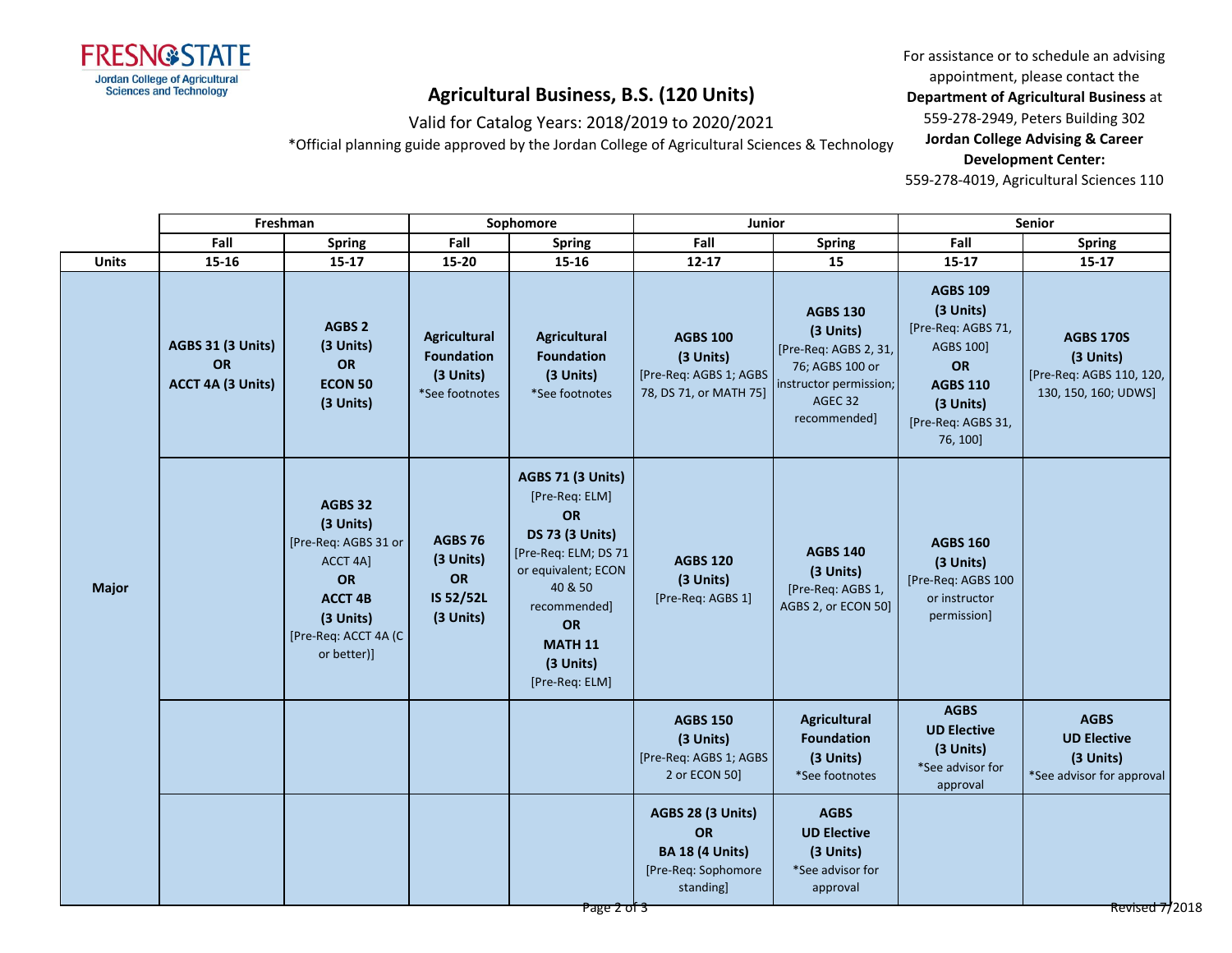

### Valid for Catalog Years: 2018/2019 to 2020/2021

\*Official planning guide approved by the Jordan College of Agricultural Sciences & Technology

For assistance or to schedule an advising appointment, please contact the **Department of Agricultural Business** at 559-278-2949, Peters Building 302 **Jordan College Advising & Career Development Center:**

559-278-4019, Agricultural Sciences 110

|                                                | Freshman |               | Sophomore |               | Junior                                                                                                               |               | <b>Senior</b>   |                                                    |
|------------------------------------------------|----------|---------------|-----------|---------------|----------------------------------------------------------------------------------------------------------------------|---------------|-----------------|----------------------------------------------------|
|                                                | Fall     | <b>Spring</b> | Fall      | <b>Spring</b> | Fall                                                                                                                 | <b>Spring</b> | Fall            | <b>Spring</b>                                      |
| <b>Units</b>                                   | 15-16    | $15 - 17$     | 15-20     | 15-16         | $12 - 17$                                                                                                            | 15            | $15 - 17$       | $15 - 17$                                          |
| <b>Additional</b><br>Graduation<br>Requirement |          |               |           |               | <b>UDWS (0-4 Units)</b><br>*Upper Division<br><b>Writing Exam</b><br>OR "W" Course (must<br>pass with a C or better) |               | <b>Elective</b> | MI<br>(3 Units)<br>Multicultural/<br>International |
|                                                |          |               |           |               |                                                                                                                      |               |                 | <b>Elective</b>                                    |

#### **FOOTNOTES:**

**Prerequisites/Corequisites:** Other restrictions may apply. Please see your course catalog for detailed prerequisite/corequisite requirements.

Grade Requirements: Students majoring in Agricultural Business must earn a C or better in each of the lower-division AGBS courses used to satisfy the Business Management Base and the Additional Requirements in the major.

**General Education:** Units in this area cannot be double-counted for credit in the 60-unit major. G.E. courses may be used to satisfy additional requirements to the major.

**Electives (7-9 units):** Students must earn a minimum of 120 units total to graduate. The number of required elective units may vary, depending on the amount of units earned from major and GE courses. **Agricultural Foundation (9 units):** Select from AGBS 5; ASCI 1, 21, 31, 35, 41, 51, 61, 71, 81, 91; FSC 1, FSC 41; NUTR 54; CULG 50, 55; MEAG 3, MEAG 20; CRSC 1; HORT 1; OH 1; SW 2; VIT 1; ENOL 15, 45. **Upper Division Writing Skills requirement (UDWS):** All undergraduate students must demonstrate competency in writing skills by passing the Upper Division Writing Exam (UDWE) or by obtaining a C or better in an approved upper division writing course, identified by the letter "W." BA 105W or IT 198W recommended for Agricultural Business majors.

Substitutions: If substitutions/exceptions/waivers are made for any major courses that also meet GE and/or the Multicultural/International graduation requirement, the student is responsible for completing additional courses to satisfy the respective areas (GE and/or MI). This also inlcudes the upperdivision writing requirement.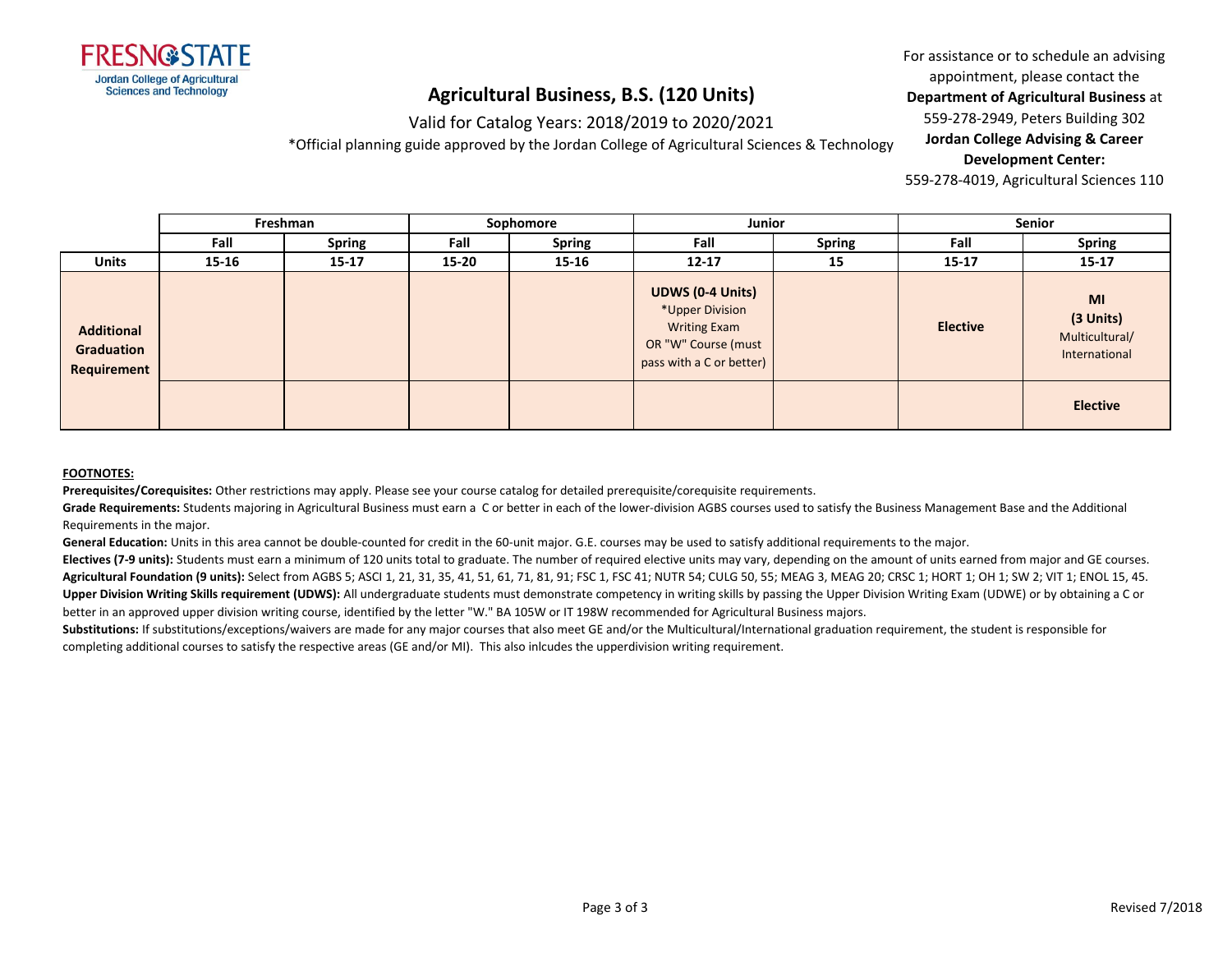

Valid for Catalog Years: 2010/2011 to 2017/2018

\*Official planning guide approved by the Jordan College of Agricultural Sciences & Technology

For assistance or to schedule an advising appointment, please contact the **Department of Agricultural Business** at 559-278-2949, Peters Building 302 **Jordan College Advising & Career Development Center:**

|                             | Freshman                                                                                                    |                                                                                                                                                                          | Sophomore                                         |                                                                                                     | Junior    |                                                                                                      | Senior                                                                                              |                                                       |
|-----------------------------|-------------------------------------------------------------------------------------------------------------|--------------------------------------------------------------------------------------------------------------------------------------------------------------------------|---------------------------------------------------|-----------------------------------------------------------------------------------------------------|-----------|------------------------------------------------------------------------------------------------------|-----------------------------------------------------------------------------------------------------|-------------------------------------------------------|
|                             | Fall                                                                                                        | <b>Spring</b>                                                                                                                                                            | Fall                                              | <b>Spring</b>                                                                                       | Fall      | <b>Spring</b>                                                                                        | Fall                                                                                                | <b>Spring</b>                                         |
| <b>Units</b>                | 15-16                                                                                                       | $15 - 17$                                                                                                                                                                | $15 - 20$                                         | 15-16                                                                                               | $12 - 17$ | 15                                                                                                   | $15 - 17$                                                                                           | $15 - 17$                                             |
| <b>Milestones</b>           |                                                                                                             | <b>GE D3, GE B4</b>                                                                                                                                                      |                                                   | <b>AGBS 76, ABS 31</b>                                                                              |           | <b>AGBS 100</b>                                                                                      |                                                                                                     |                                                       |
| General<br><b>Education</b> | <b>A1 (3 Units)</b><br><b>Oral Communication</b><br>*Must pass with a C<br>or better; COMM 7<br>recommended | <b>A3 (3 Units)</b><br><b>Critical Thinking</b><br>*Must pass with a C<br>or better                                                                                      | <b>B1 (3-4 Units)</b><br><b>Physical Sciences</b> | C1/C2 (3-4 Units)<br><b>Arts or Humanities</b>                                                      |           | IB (3 Units)<br><b>Physical Universe &amp;</b><br>Its Life Forms<br><b>*PLANT 105</b><br>recommended | <b>ID (3-4 Units)</b><br>Social, Political, &<br><b>Economic Institutions</b><br>*Excludes AGBS 155 | <b>IC (3-4 Units)</b><br><b>Arts &amp; Humanities</b> |
|                             | <b>A2 (3 Units)</b><br>Written<br>Communication<br>*Must pass with a C<br>or better                         | <b>B2 (3-4 Units)</b><br><b>Life Sciences</b>                                                                                                                            | <b>B3 (0-3 Units)</b><br>Lab                      | D2 (3 Units)<br>American<br>Government                                                              |           |                                                                                                      |                                                                                                     | MI (3 Units)<br>Multicultural/<br>International       |
|                             | <b>C1 (3-4 Units)</b><br>Arts                                                                               | <b>B4</b><br><b>DS 71 OR MATH 75</b><br>$(3-4$ Units)<br>Quantitative<br><b>Reasoning</b><br>*Must pass with a C<br>or better; see course<br>catalog for<br>prerequisite | <b>C2 (3-4 Units)</b><br><b>Humanities</b>        | $E1$ (3 Units)<br>Lifelong<br><b>Understanding &amp; Self</b><br>Development *FIN<br>30 recommended |           |                                                                                                      |                                                                                                     |                                                       |
|                             | D <sub>3</sub><br>AGBS 1 (3 Units)<br><b>Social Science</b>                                                 |                                                                                                                                                                          | <b>D1 (3 Units)</b><br><b>American History</b>    |                                                                                                     |           |                                                                                                      |                                                                                                     |                                                       |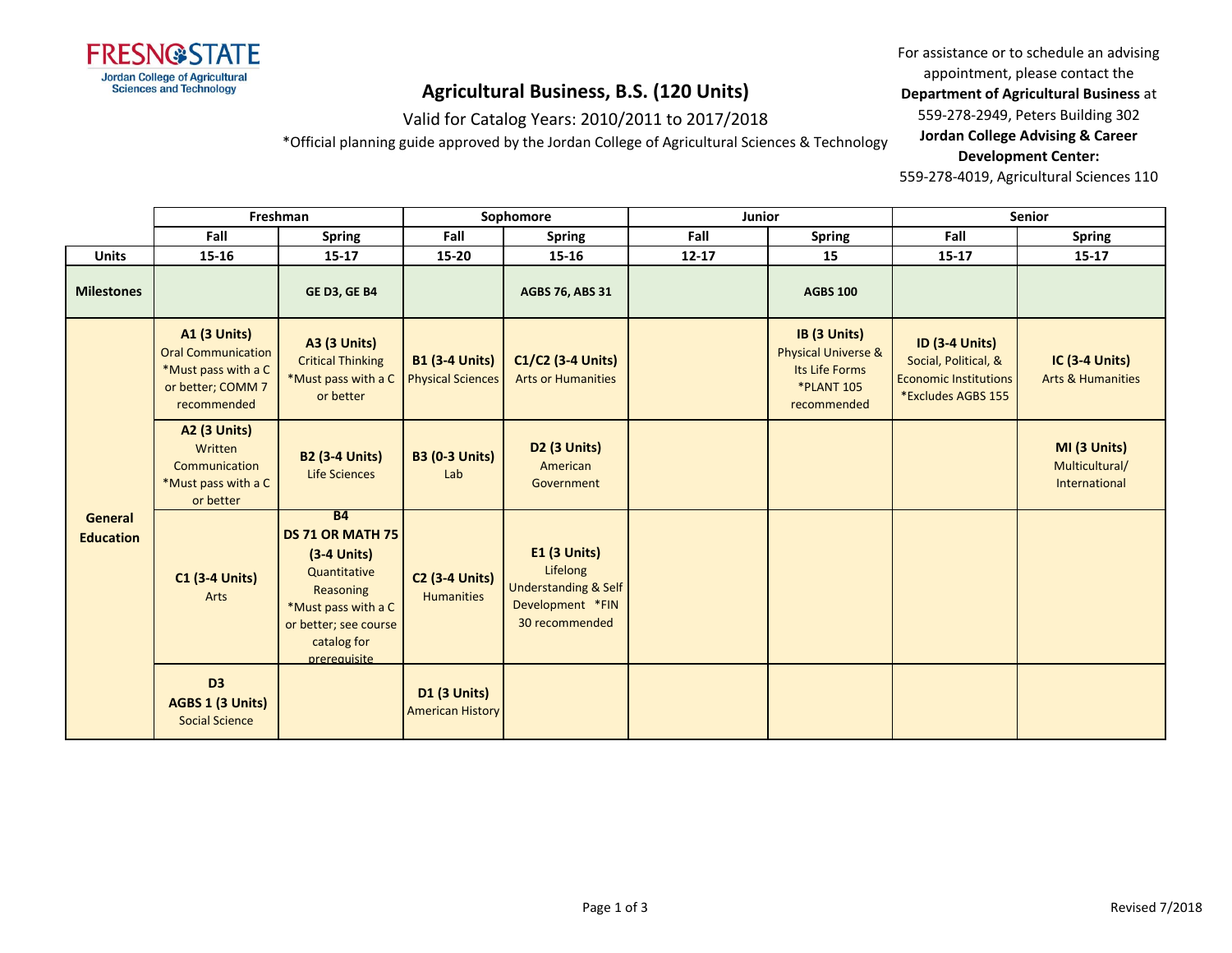

Valid for Catalog Years: 2010/2011 to 2017/2018

\*Official planning guide approved by the Jordan College of Agricultural Sciences & Technology

For assistance or to schedule an advising appointment, please contact the **Department of Agricultural Business** at 559-278-2949, Peters Building 302 **Jordan College Advising & Career Development Center:**

|              | Freshman                                                   |                                                                                                                                                           | Sophomore                                                               |                                                                                                                                                                                                                           | Junior                                                                                       |                                                                                                                               | Senior                                                                                                                                         |                                                                                   |
|--------------|------------------------------------------------------------|-----------------------------------------------------------------------------------------------------------------------------------------------------------|-------------------------------------------------------------------------|---------------------------------------------------------------------------------------------------------------------------------------------------------------------------------------------------------------------------|----------------------------------------------------------------------------------------------|-------------------------------------------------------------------------------------------------------------------------------|------------------------------------------------------------------------------------------------------------------------------------------------|-----------------------------------------------------------------------------------|
|              | Fall                                                       | <b>Spring</b>                                                                                                                                             | Fall                                                                    | <b>Spring</b>                                                                                                                                                                                                             | Fall                                                                                         | <b>Spring</b>                                                                                                                 | Fall                                                                                                                                           | <b>Spring</b>                                                                     |
| Units        | 15-16                                                      | $15 - 17$                                                                                                                                                 | 15-20                                                                   | 15-16                                                                                                                                                                                                                     | $12 - 17$                                                                                    | 15                                                                                                                            | $15 - 17$                                                                                                                                      | $15 - 17$                                                                         |
|              | <b>AGBS 31 (3 Units)</b><br><b>OR</b><br>ACCT 4A (3 Units) | AGBS 2 (3 Units)<br>OR<br>ECON 50 (3 Units)                                                                                                               | <b>Agricultural</b><br><b>Foundation</b><br>(3 Units)<br>*See footnotes | <b>Agricultural</b><br><b>Foundation</b><br>(3 Units)<br>*See footnotes                                                                                                                                                   | <b>AGBS 100 (3 Units)</b><br>[Pre-Req: AGBS 1; AGBS<br>78, DS 71, or MATH 75]                | <b>AGBS 130</b><br>(3 Units)<br>[Pre-Req: AGBS 2, 31,<br>76; AGBS 100 or<br>instructor permission;<br>AGEC 32<br>recommended] | <b>AGBS 109</b><br>(3 Units)<br>[Pre-Req: AGBS 71,<br><b>AGBS 100]</b><br>OR<br><b>AGBS 110</b><br>(3 Units)<br>[Pre-Req: AGBS 31,<br>76, 100] | <b>AGBS 170S</b><br>(3 Units)<br>[Pre-Req: AGBS 110, 120,<br>130, 150, 160; UDWS] |
| <b>Major</b> |                                                            | <b>AGBS 32</b><br>(3 Units)<br>[Pre-Req: AGBS 31 or<br><b>ACCT 4A1</b><br><b>OR</b><br><b>ACCT 4B</b><br>(3 Units)<br>[Pre-Req: ACCT 4A (C<br>or better)] | <b>AGBS 76</b><br>(3 Units)<br>OR<br>IS 52/52L<br>(3 Units)             | <b>AGBS 71 (3 Units)</b><br>[Pre-Req: ELM]<br><b>OR</b><br><b>DS 73 (3 Units)</b><br>[Pre-Req: ELM; DS 71<br>or equivalent; ECON<br>40 & 50<br>recommended]<br><b>OR</b><br><b>MATH 11</b><br>(3 Units)<br>[Pre-Reg: ELM] | <b>AGBS 120</b><br>(3 Units)<br>[Pre-Req: AGBS 1]                                            | <b>AGBS 140</b><br>(3 Units)<br>[Pre-Req: AGBS 1,<br>AGBS 2, or ECON 50]                                                      | <b>AGBS 160</b><br>(3 Units)<br>[Pre-Req: AGBS 100<br>or instructor<br>permission]                                                             | <b>AGBS</b><br><b>UD Elective</b><br>(3 Units)<br>*See advisor for approval       |
|              |                                                            |                                                                                                                                                           |                                                                         |                                                                                                                                                                                                                           | <b>AGBS 150</b><br>(3 Units)<br>[Pre-Req: AGBS 1; AGBS<br>2 or ECON 50]                      | <b>Agricultural</b><br><b>Foundation</b><br>(3 Units)<br>*See footnotes                                                       | <b>AGBS</b><br><b>UD Elective</b><br>(3 Units)<br>*See advisor for<br>approval                                                                 |                                                                                   |
|              |                                                            |                                                                                                                                                           |                                                                         |                                                                                                                                                                                                                           | AGBS 28 (3 Units)<br><b>OR</b><br><b>BA 18 (4 Units)</b><br>[Pre-Req: Sophomore<br>standing] | <b>AGBS</b><br><b>UD Elective</b><br>(3 Units)<br>*See advisor for<br>approval                                                |                                                                                                                                                |                                                                                   |